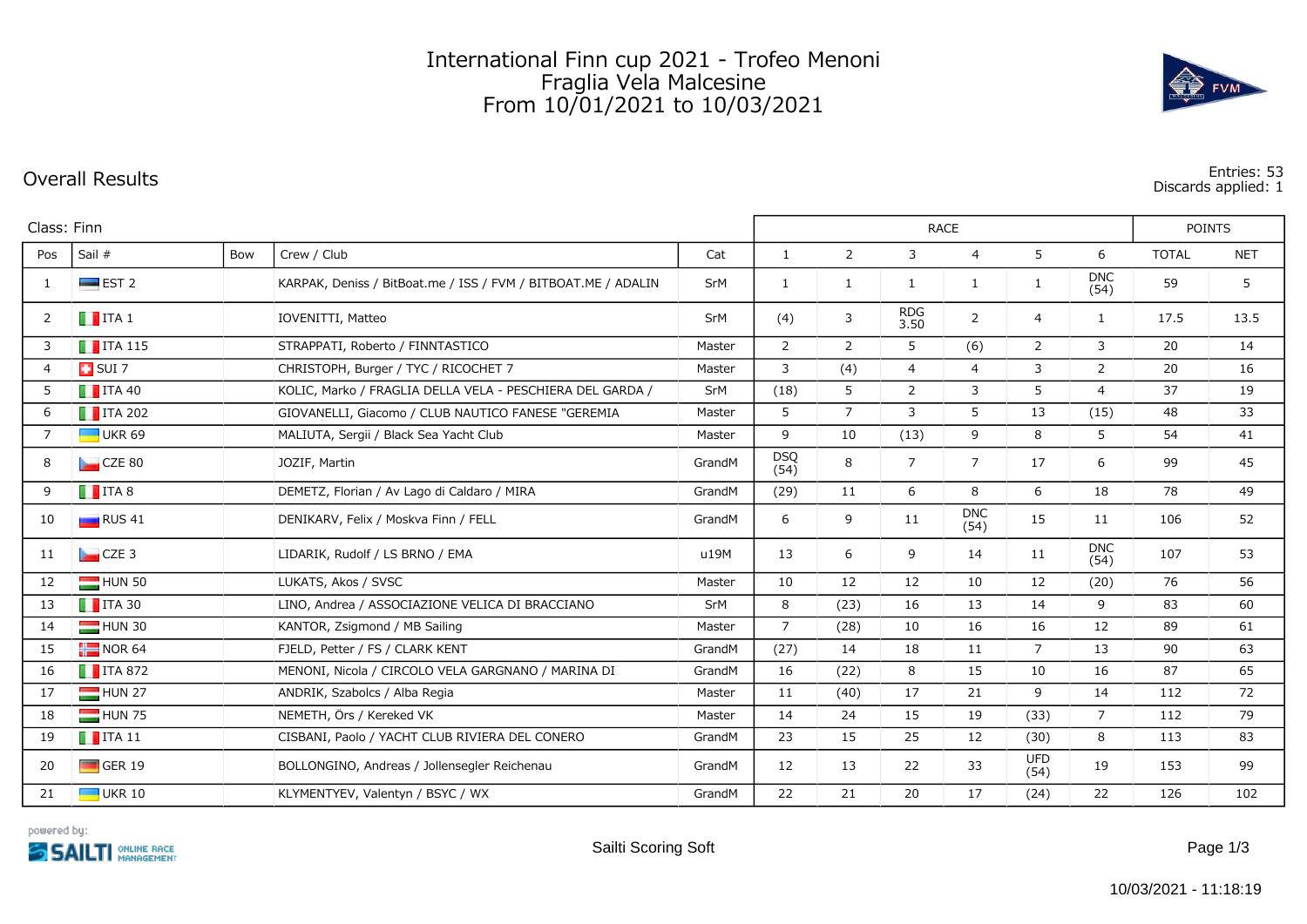| 22 | $\blacksquare$ AUT 73  | SCHNEEBERGER, Markus / UYC Mondsee / AGNETHA               | GrandM | 15                 | 16                 | 21                 | 25               | (34)             | 26                 | 137 | 103 |
|----|------------------------|------------------------------------------------------------|--------|--------------------|--------------------|--------------------|------------------|------------------|--------------------|-----|-----|
| 23 | HUN 51                 | RUTAI, Istvan / THE                                        | GrandM | 17                 | (29)               | 24                 | 24               | 21               | 25                 | 140 | 111 |
| 24 | $\blacksquare$ ITA 2   | ROMANO, Alberto / VELA LNI ANZIO                           | Master | 21                 | 34                 | 19                 | 18               | 20               | <b>DNC</b><br>(54) | 166 | 112 |
| 25 | $\blacksquare$ AUT 400 | KLINGLER, Bernhard / UYCAs / FINNTASTIC                    | GrandM | 20                 | 18                 | 30                 | 28               | 18               | (32)               | 146 | 114 |
| 26 | <b>B</b> SUI 593       | FATZER, Hans / YCA / CAROLINE                              | Legend | (30)               | 20                 | 28                 | 23               | 19               | 27                 | 147 | 117 |
| 27 | $\blacksquare$ UKR 13  | PODVEZKO, Andriy / Odessa Black Sea Yacht Club / GOLDEN    | Master | 31                 | (36)               | 14                 | 22               | 26               | 29                 | 158 | 122 |
| 28 | $\blacksquare$ NED 50  | ZETZEMA, Jan / Het Witte Huis / ANNE                       | GrandG | 32                 | 35                 | 31                 | 20               | (37)             | 10                 | 165 | 128 |
| 29 | $\blacksquare$ ITA 22  | FRAGIACOMO, Mauro / CIRCOLO VELA BELLANO / BUBU            | GrandM | 36                 | 19                 | 23                 | 29               | 22               | (37)               | 166 | 129 |
| 30 | $\blacksquare$ ITA 3   | PACCOSI, Massimo / CLUB NAUTICO CAPODIMONTE /              | GrandM | 28                 | 31                 | (33)               | 32               | 23               | 21                 | 168 | 135 |
| 31 | $\blacksquare$ AUT 700 | MÜLLER-URI, Thomas / UYCNs / 5TH ELEMENT                   | Master | (35)               | 27                 | 26                 | 26               | 28               | 35                 | 177 | 142 |
| 32 | <b>D</b> SUI 54        | GREGOROWICZ, Marcin / SIMPL / STARDUST                     | GrandM | (39)               | 32                 | 29                 | 27               | 25               | 31                 | 183 | 144 |
| 33 | $\Box$ GER 226         | FERNHOLZ, Uwe / YCL                                        | GrandG | 24                 | 38                 | 27                 | 30               | 27               | (40)               | 186 | 146 |
| 34 | $\overline{1}$ SUI 27  | DOMINIK, Haitz / YC Zug                                    | GrandG | 26                 | 30                 | 32                 | (34)             | 29               | 34                 | 185 | 151 |
| 35 | <b>B</b> SUI 33        | SEGER, Bernhard / SVB / HECHT                              | GrandM | 34                 | 37                 | 34                 | (41)             | 35               | 17                 | 198 | 157 |
| 36 | $\Box$ AUT 340         | HOFFMANN, Michael / UYCNf / KUJEMUH                        | GrandM | 33                 | (42)               | 38                 | 35               | 36               | 23                 | 207 | 165 |
| 37 | $\blacksquare$ AUT 323 | HOFFMANN, Christian / UYCAs / BLöDER HUND                  | GrandM | 37                 | (43)               | 37                 | 37               | 31               | 30                 | 215 | 172 |
| 38 | $\blacksquare$ ITA 76  | VOLTOLINI, Franco / CIRCOLO DELLA VELA ERIX                | GrandG | (46)               | 33                 | 36                 | 38               | 44               | 24                 | 221 | 175 |
| 39 | $\Box$ SUI 13          | PETER, Kilchenmann / Thunersee YC TYC / UNPLUGGED          | GrandG | 40                 | (45)               | 39                 | 31               | 32               | 38                 | 225 | 180 |
| 40 | $\blacksquare$ AUT 511 | SCHWENDT, Gerhard / SCT                                    | GrandM | 41                 | 26                 | <b>DNC</b><br>(54) | 39               | 41               | 43                 | 244 | 190 |
| 41 | $\blacksquare$ RUS 137 | NAZAROV, Albert / RVYC/FVM / UMKA                          | Master | 43                 | 41                 | 35                 | 36               | 38               | (44)               | 237 | 193 |
| 42 | $\blacksquare$ AUT 337 | ASTE, Christoph / Kärntner Yachtclub Klagenfurt KYCK /     | GrandM | (44)               | 39                 | 44                 | 40               | 43               | 28                 | 238 | 194 |
| 43 | $\blacksquare$ ITA 10  | MALTESE, Diego Giuseppe Carlo / YACHT CLUB CANNIGIONE / LA | GrandM | 38                 | <b>DNC</b><br>(54) | 40                 | 42               | 39               | 36                 | 249 | 195 |
| 44 | $\Box$ UKR 17          | LUKIYAN, Anatoliy / Odessa Yacht Clubb                     | Master | 42                 | (46)               | 41                 | 44               | 40               | 33                 | 246 | 200 |
| 45 | $\blacksquare$ AUT 7   | GUBI, Michael / UYC Mondsee / MICHAEL                      | GrandG | 25                 | 17                 | <b>DNC</b><br>(54) | <b>DNC</b><br>54 | <b>DNC</b><br>54 | <b>DNC</b><br>54   | 258 | 204 |
| 46 | CZE 318                | PLECITY, Martin / YC Tousen / DELTA                        | GrandG | 19                 | 25                 | <b>DNC</b><br>(54) | <b>DNC</b><br>54 | <b>DNC</b><br>54 | <b>DNC</b><br>54   | 260 | 206 |
| 47 | $\blacksquare$ SUI 60  | MARTIN, Nydegger / TYC                                     | GrandG | 47                 | (49)               | 45                 | 46               | 45               | 39                 | 271 | 222 |
| 48 | $\blacksquare$ AUT 19  | RASCHKE, Gerald / UYCWg / BIG SMILE                        | GrandG | 48                 | 47                 | 42                 | 45               | 42               | <b>DNC</b><br>(54) | 278 | 224 |
| 49 | $\blacksquare$ ITA 32  | SALVESTRINI, Luca / CLUB VELICO CASTIGLIONE DELLA PESCAIA  | GrandM | (49)               | 48                 | 43                 | 47               | 46               | 42                 | 275 | 226 |
| 50 | $\blacksquare$ AUT 358 | BOESCH, Markus / UYCAs                                     | GrandM | 45                 | 44                 | <b>DSQ</b><br>(54) | 43               | <b>DNC</b><br>54 | 41                 | 281 | 227 |
| 51 | $\Box$ SUI 3           | LAZZARI, Carlo / Thunersee YC TYC / JEIJO                  | GrandM | <b>DNC</b><br>(54) | <b>DNC</b><br>54   | <b>DNC</b><br>54   | <b>DNC</b><br>54 | <b>DNC</b><br>54 | <b>DNC</b><br>54   | 324 | 270 |